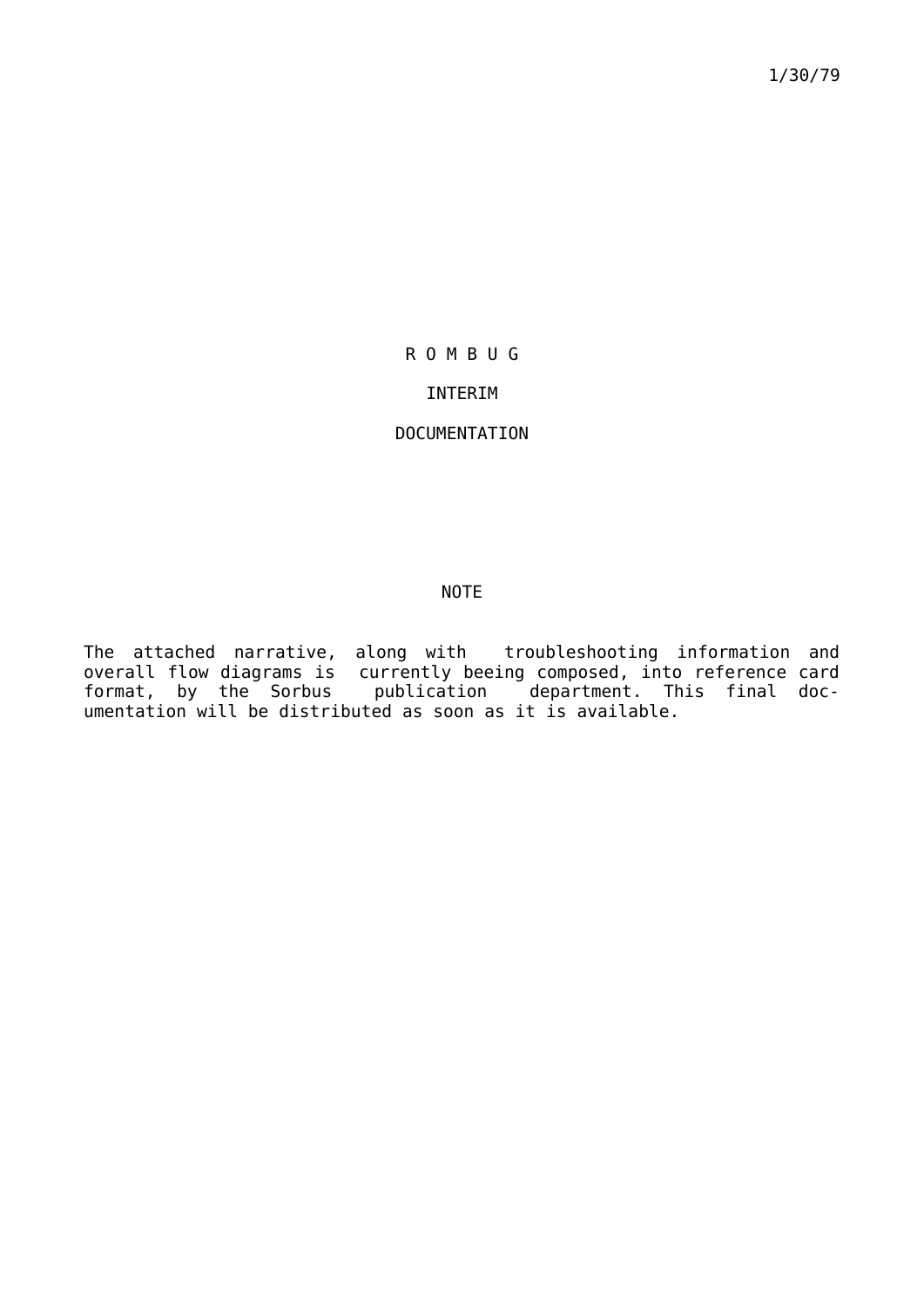### R O M B U G

### ROM DIAGNOSTICS FOR BASIC FOUR 1200 CPU

 ROMBUG is a firmware service aid which resides in the last three pages of ROM on a 1200 CPU ROM board. This, board can be identified by the SORBUS name printed .on the component side. ROMBUG 1s supplied on boards also containing normal CPU firmware and can therefore function just like the regular 5 page ROM boards. With power off install replacing standard ROM boards With ROMBUG. ROMBUG provides the four capabilities shown below, which can be invoked by using new settings of the sense switches. All output from ROMBUG is to the VDT connected to channel 0 (T0).



UTILITIES: Sense Switches 4,2 & 1 Down then CLOCK/RESET/RUN.

 The general purpose utility routines consist of a variety of Firmware functions which permit extensive CPU, Memory and I/0 device manipulation. Upon entrance to the Utilities, memory will be cleared from 0 to 400 (HEX), after which the CPU will be deliberately: placed into a HALT condition. When the RUN switch is again depressed, the current contents. of the P A B X & O registers will be displayed. A colon (:) will be displayed as a prompting character to signal that ROMBUG is waiting for input.

 Each ROMBUG utility function is used by typing a single letter between 'A' and 'P' usually followed by some necessary parameters in HEX notation. All HEX parameters are separated by either a space or comma. Input is terminated by carriage return. Each ROMBUG utility function is described below along with a representative example.

a) DISPLAY Memory: This operator can be used to display memory contents on the VDT. To use this function just type the letter 'D' followed by starting and ending address input as HEX values.

EX: D0,FF cr

This will display the first 256 bytes of memory, from 00 to FF, 16 per line

b) MODIFY Memory: This operator can be used to change selective memory locations. To use this function type the letter 'M' followed by the HEX address of the first location to modify terminated by a space (A cr will abort the function) The current contents will now be displayed. These contents can now be modified by inputting new contents (HEX) terminate by a carriage return to finish, or a space to advance to the next location.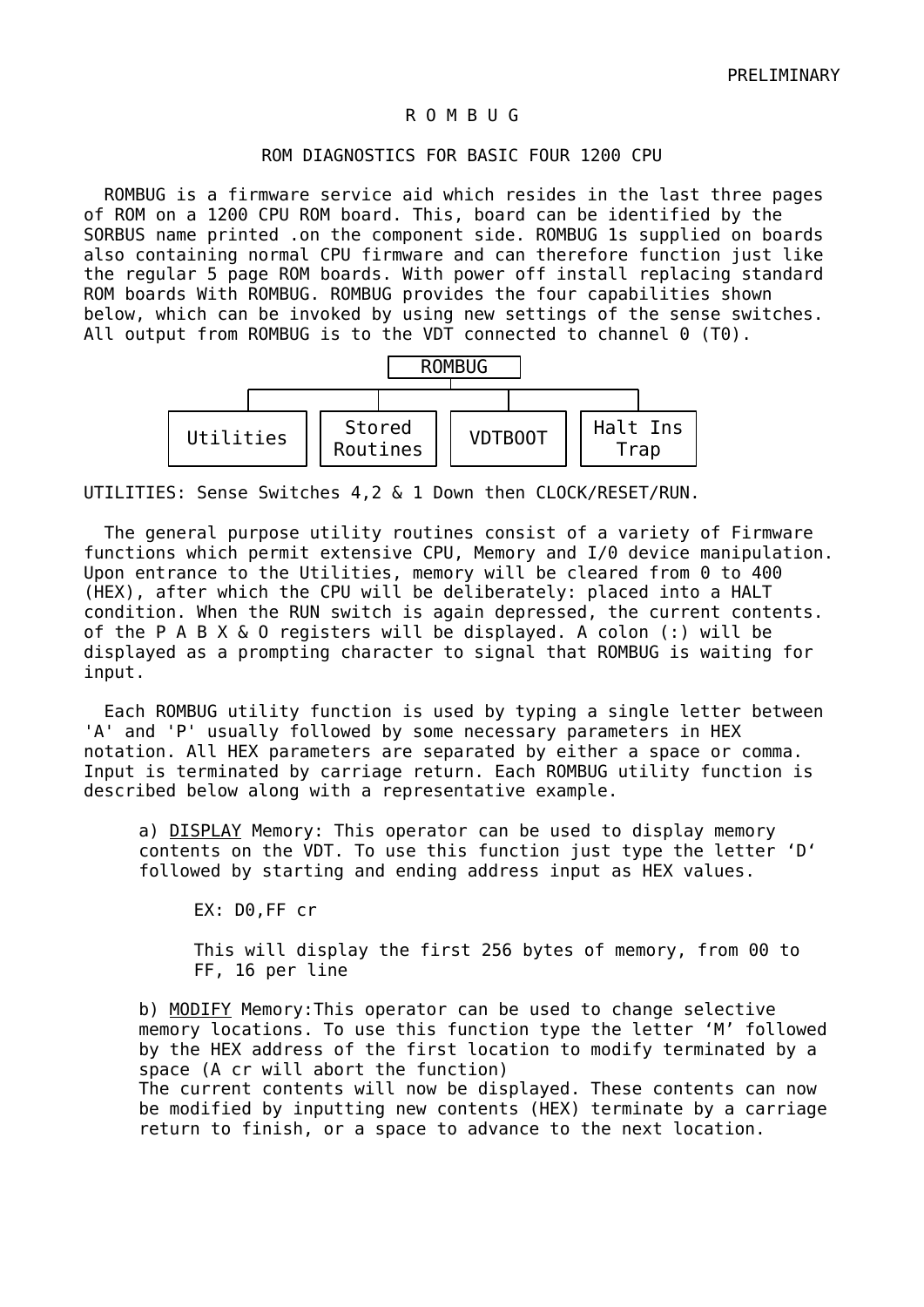EX: M1000 cr Memory starting at location 1000.HEX will be modified. The contents of location 1000 were changed from 00 to FF and the contents of location 1002 from 44 to 77. The contents of location 1001 were left unchanged as 33.

c) INIZIALIZE memory: This routine can be used to fill a block of memory with a constant. To use this function type the letter 'I' followed by a starting and ending memory address then the HEX constant.

EX: I1000,1FFF,22 cr

Fills memory from 1000 to 1FFF with HEX 22's.

d) GO to any memory location: This operator should be used to start machine level program execution at any memory location. To use this function, type the letter 'G' followed by the memory address (HEX) at which execution is:to begin.

EX: G2000 cr

Control will. be passed to the program at memory location 2000.

e) PRINT Device status: This operator can be used to display status of any device on T0. To use this function type the letter 'P' followed by the HEX device address. (See device address/status table).

EX: P16 cr

This will display the most current disc status, which will include both primary and secondary status bytes.

f) ALTERNATE seek: This operator can be used to perform the disc drive access time adjustments without a disc tester. (See Disc Adjustment section). To use this function type the letter 'A' followed by two HEX cylinder addresses between which the seeking is to take place. CLK/RST/RUN to stop:

EX: A9,195 cr (First & Last Cylinders for BBII)

Will alternately seek between cylinders 9 and 405 on a BBII system after displaying the initial drive 0 status, For BBI systems last cylinder is CA hex.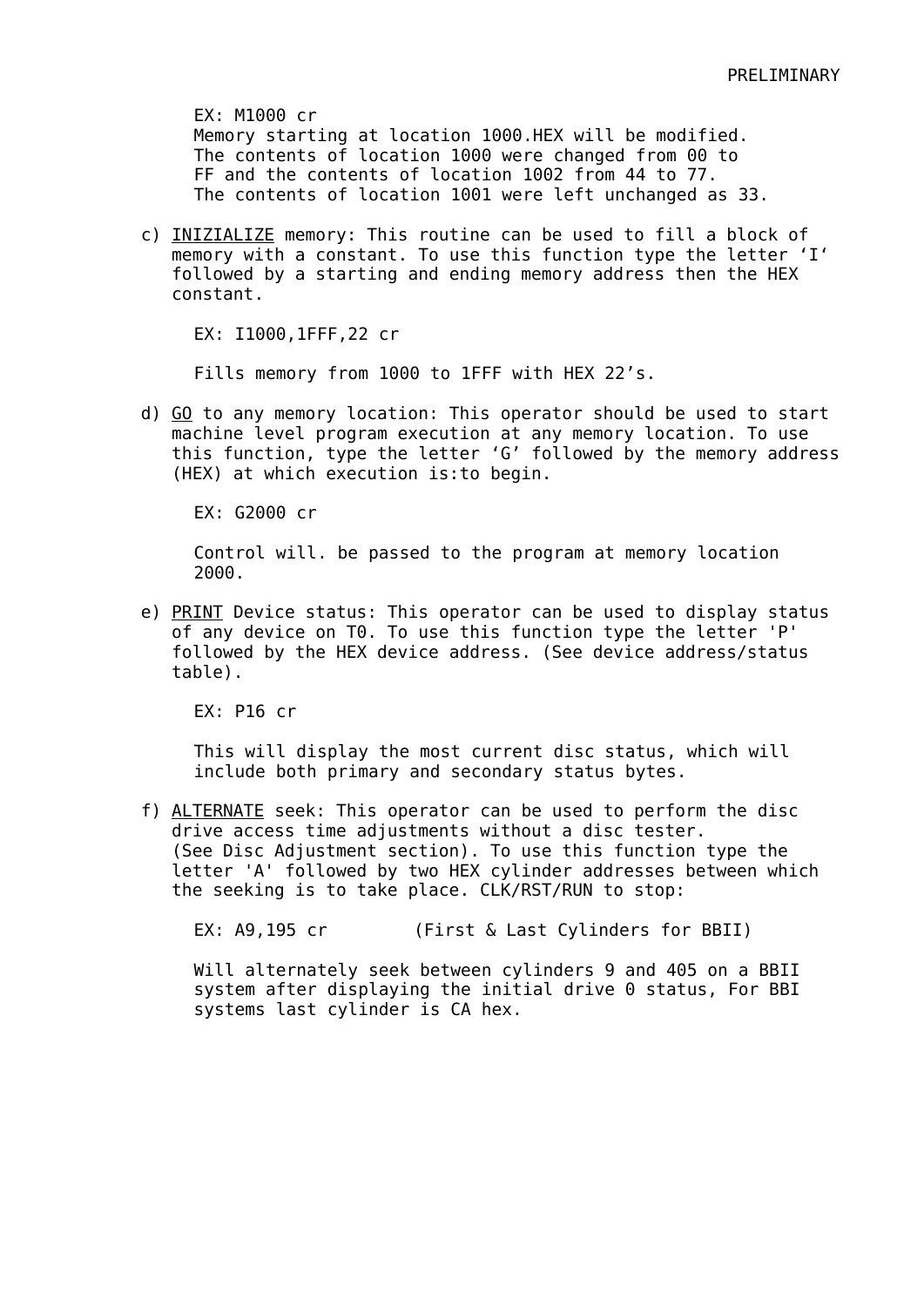ROMBUG internal error checking will abort with '??' error message if status is incorrect, if a cylinder specified is greater than the maximum for the type of system, or if the seek operation does not complete within 180 milliseconds. BB? is displayed if disc is not ready.

g) CYLINDER seek: This operator can be used to position the drive 0 head assembly over any track and select either the top or bottom head of the removable disc. Disc Read/Write alignment and Burst adjustments can be be done without a disc tester using this utility. Once the heads have been positioned over the specified cylinder, the entire cylinder will be read and resulting status displayed. Cylinder data is stored in memory starting at location HEX 1000. To use this operator type the letter 'C' followed by the (HEX) cylinder address then either a zero for the top head or one for the lower head.

EX: CD2,0 cr

This will position the heads to. track 210 (decimal) on a BBII system. (R/W alignment). This operation will result in the following display output:

BB2 0703 0703

 | | |---- Status after read operation. (see NOTE) | |--------- Initial status before seek operation. |-------------- System type, either BB1 or BB2 (BB? if disc is not ready)

NOTE: Having an alignment pack installed will result in bad status. This is a NORMAL condition. ROMBUG internal error checking will display the "??" error message if the initial status is bad, if the cylinder address is greater than the maximum for the system, or if the seek operation does not complete within 180 milliseconds. If final status indicates a read error '??' will also be displayed.

h) FIX bad sectors: This Operator can be used to perform a type of GET and PUT operation to any disc sector. This feature can be used to repair bad disc sectors if the normal operating system cannot be used to do so. This operation must always be preceded by a cylinder seek which positions the heads over the desired cylinder. To use this operator type the letter 'F' followed by the (HEX) sector address then either a zero for the top head or a one for the lower head.

EX: F10,1 cr

This will read sector 10 (16 decimal) on the lower surface of the currently selected cylinder. This operation will result in the following display output: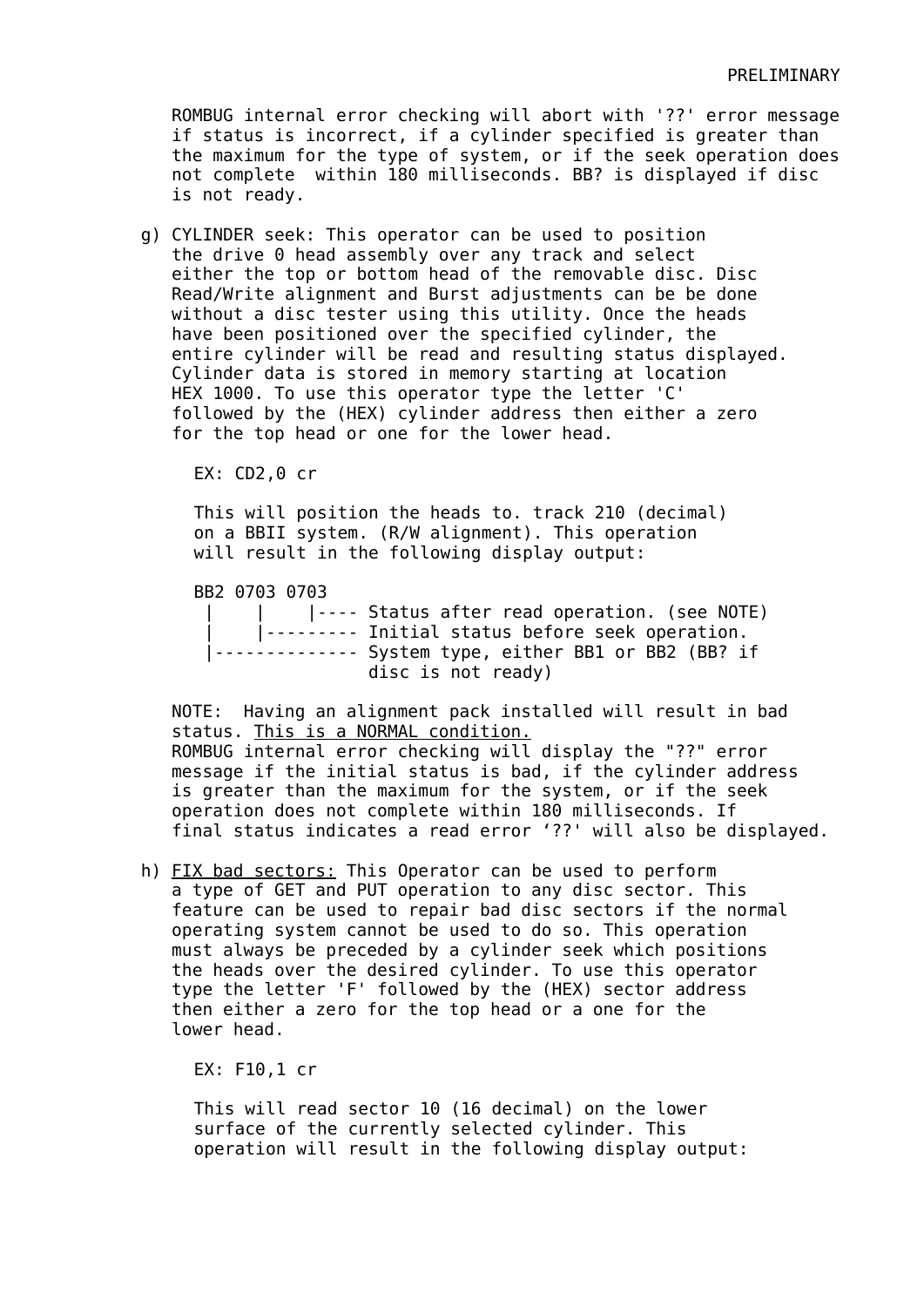BB2 0703 0703 ?Y 0703 | | | || |-- Status after write. | | | ||-----| 'Y' =input to write back | | | | | 'N' =do not write back | - - - - - - Prompting character only. | - - - - - - - - - Status after read. | . . . . . . . . . . . . . Initial status. |-------------------- System type either BB1 or BB2. (BB? if disc is not ready)

ROMBUG internal error checking will display the error message if the initial status is bad. If status is bad following the read operation ROMBUG will attempt to retry reading the sector up to 128 times, displaying the status for each retry. Once the sector has been successfully read it can be rewritten by typing the letter 'Y'. Any other response will abort the function without rewriting the sector.

- Note: The following ROMBUG utility functions were added after the initial field test of the prototype prom set. Due to space limitations, they do not provide the same level of prompting and simplicity as the other functions. It is therefore important that the following descriptions be read and understood before using these added capabilities.
	- i) EXIT : to disc verification routine: This operator allows direct entry to the "canned" disc verification tests which follow the VDT and MEM verification routines in the normal system integrity test sequence. Since the disc verification process requires the first memory board to be operational, (starting/ending transfer locations and status location) the 'E' operator should not be used unless the MEM test has been performed successfully since the CPU was last disturbed. This operator allows the disc verification to be performed without having to wait for the MEM test to cycle on all memory slots. Control is returned to the Utilities upon completion. Refer to the "STORED TEST" section for a description of the verification sequence. To use this Operator just type the letter 'E' in response to the colon (:).
	- j) READ BB1 FIXED DISC: This operator can be used to perform a read to the fixed disc with display of ending status. This operator must be preceded by one of the two normal Read (F), Seek/Read (C) routines, in order to set up the proper parameters for the 'J' function. The cylinder or sector read will be that entered for the preceding C or F function and only the ending status will be displayed. This routine tests, but does not print, the ending status from the proceeding C or F routine. If the previous status was bad the operation will be aborted with the '??' message The abort process restores the register to acceptable status and the 'J' can be retyped to reinitiate the fixed disc read. Ending Status from the read is printed to the terminal.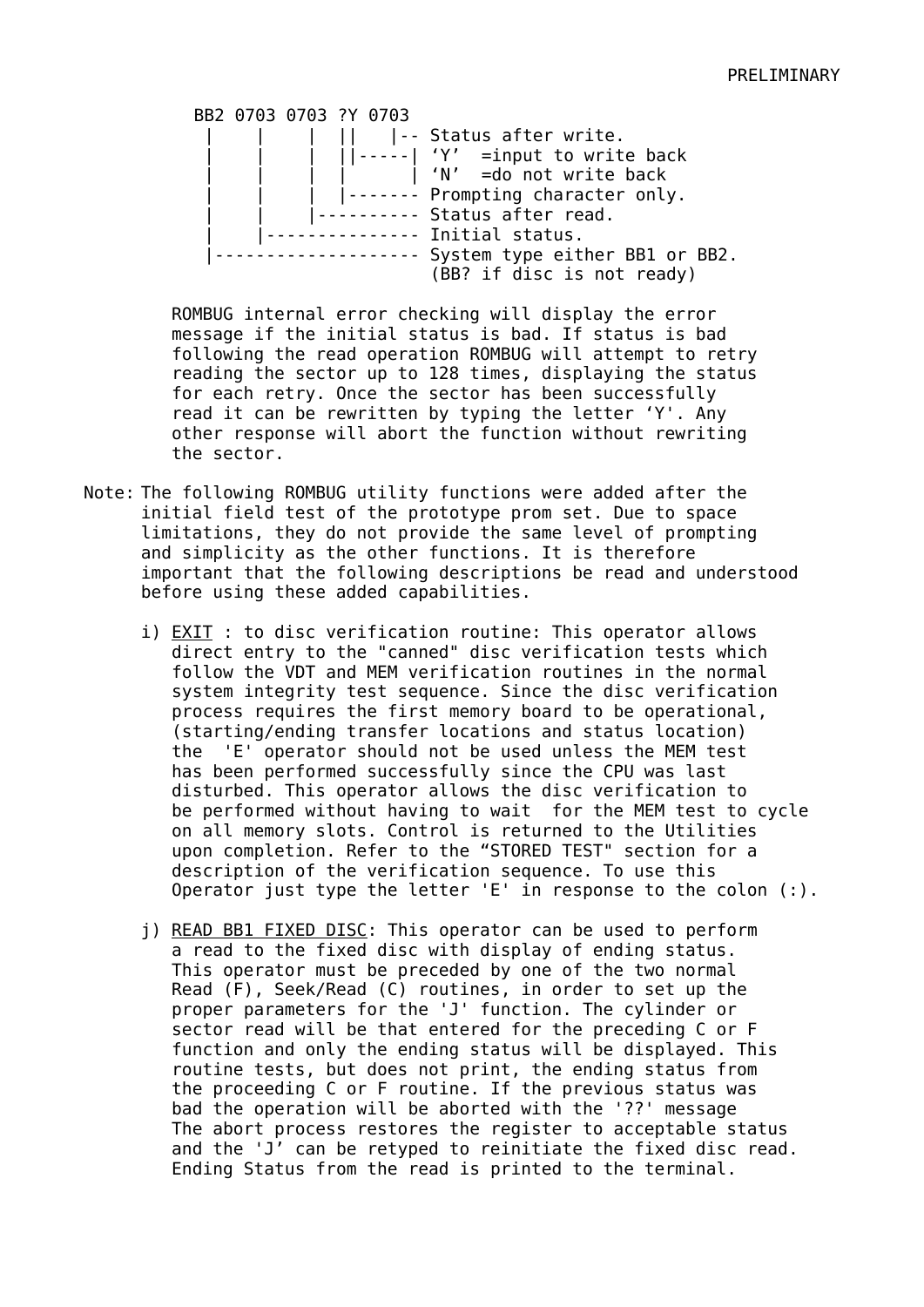k) READ BB2 FIXED DISC: This operator can be used to perform a read to the fixed disc with display of ending status. This operator works just like the one described previously. With the exception that it is used by typing the single letter 'K'.

STORED ROUTINES: Sense switches 4 & 2 Down then CLOCK/RESET/RUN

The Stored Routines consist of pre-programmed "canned" tests which test three major subsystems: VDT, Memory and Disc. These tests are executed in a progressive fashion, whereby each depends in part, on the successful completion of the previous test. These tests are expected the order they are described below.

a) VDT/CONTROLLER: The purpose of this test is to establish proper operation of channel zero, so as to provide the two-way communication required by the remaining tests. This sec ion of the Stored Routines consists of first establishing transmit capability by outputting all displayable characters The resulting output should be visually verified to the following pattern:

**VDT** 

!"#\$%&'()\*+,-./0123456789:;<=>[?@ABCDEFGHIJKLMNOPQRSTUVWXYZ\[](mailto:?@ABCDEFGHIJKLMNOPQRSTUVWXYZ)\]|-

After verifying this pattern, any character typed will now be read by the CPU and echoed back to the VDT. This should establish minimum Transmit/Receive capability. When a carriage return is typed, control will advance to the memory test.

b) MEMORY: The purpose of this test if to establish the proper operation of each8&K memory board. Eight boards, 64k maximum, are tested unconditionally. Every location in each board is subjected to both an address and data test. The data test involves writing and reading all possible data patterns into each location, using both full and half cycle read and write instructions. The address test writes a unique address into each location (for each 256 bytes). Then, after writing all locations in the board, they are read back for the proper contents. For a 32K system the resulting output would be as follows:

| MEM        |                                                                  |
|------------|------------------------------------------------------------------|
| 1YY<br>2YY |                                                                  |
| 3YY        | Left 'Y' = Data test passed.<br>Right 'Y' = Address test passed. |
| 4YY<br>5NN | Any failures will be indicated by the 'Y'                        |
| 7NN        | beeing replaced by an 'N'.                                       |
| 7NN<br>8NN | $'N'$ = Failed or nonexistent-                                   |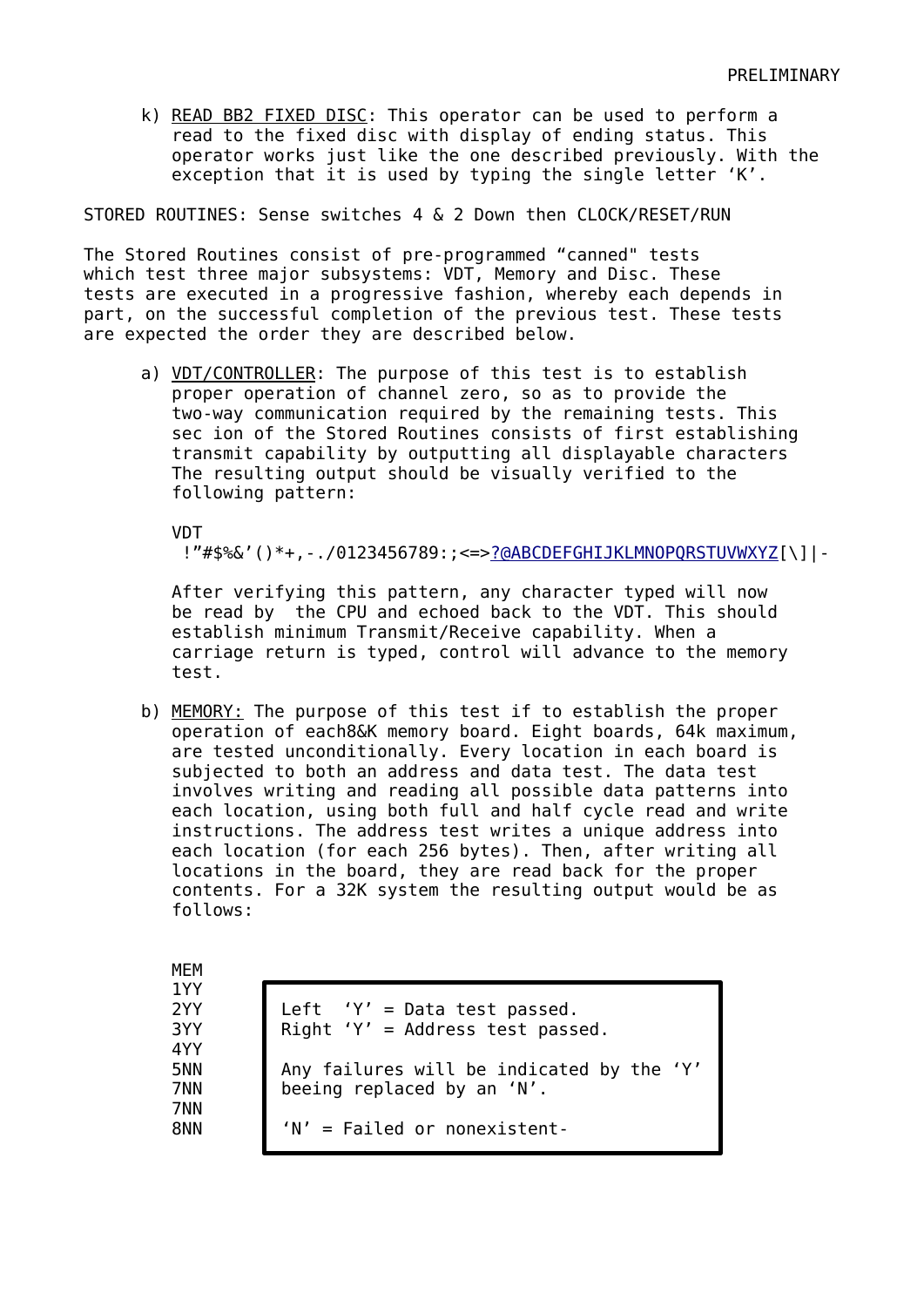Once the results of the memory tests have been examined typing any key will advance control to the disc test.: NOTE: Because the disc test requires functional memory in the first slot, the disc test should be run only if that board is installed and in good working order. NOTE: The memory test performs a sequence of half cycle operations which cannot be duplicated in machine level diagnostics. (TECH TALK #142).

c) Disc VERIFICATION: The purpose of this test is to establish the viability of the disc/DMA, Drive and Media area containing the operating system information. The verification sequence consists of reading the upper and lower surfaces of the first ten cylinders on the removable pack. For each read, initial and final status,is displayed, along with the cylinder number as follows :

DSC BB2 0703 0703 BB1 0202 0202 BB2 0703 0703 00 | Normal BB1 0202 0202 00 | Normal : : : : | for BBII : : : : | for BBI BB2 0703 0703 | system BB1 0202 0202 | system BB2 0703 0703 09 | (Mod. 600) BB1 0202 0202 09 | | | | | |--- Cylinder number after lower surface read ------- Final status after read | |------------ Initial status before seek |----------------- System type either BB1 or BB2. (BB? if Disc not ready)

VDT-BOOT: Sense Switches 4 & 1 Down then CLOCK/RESET/RUN.

 This VDT-BOOT capability works just like the 1300 VDT-BOOT, except that it will operate in full duplex. To enter the machine language program, type a four character HEX starting address followed by the HEX string of program characters terminated by a Motor Bar IV.

EX: 010004EF47391B660100 IV

This will input the program to location 100 HEX.

 To start the execution of the program, type the four character starting address followed by the Motor Bar IV.

EX: 01000 IV

This will transfer control to location 100 HEX.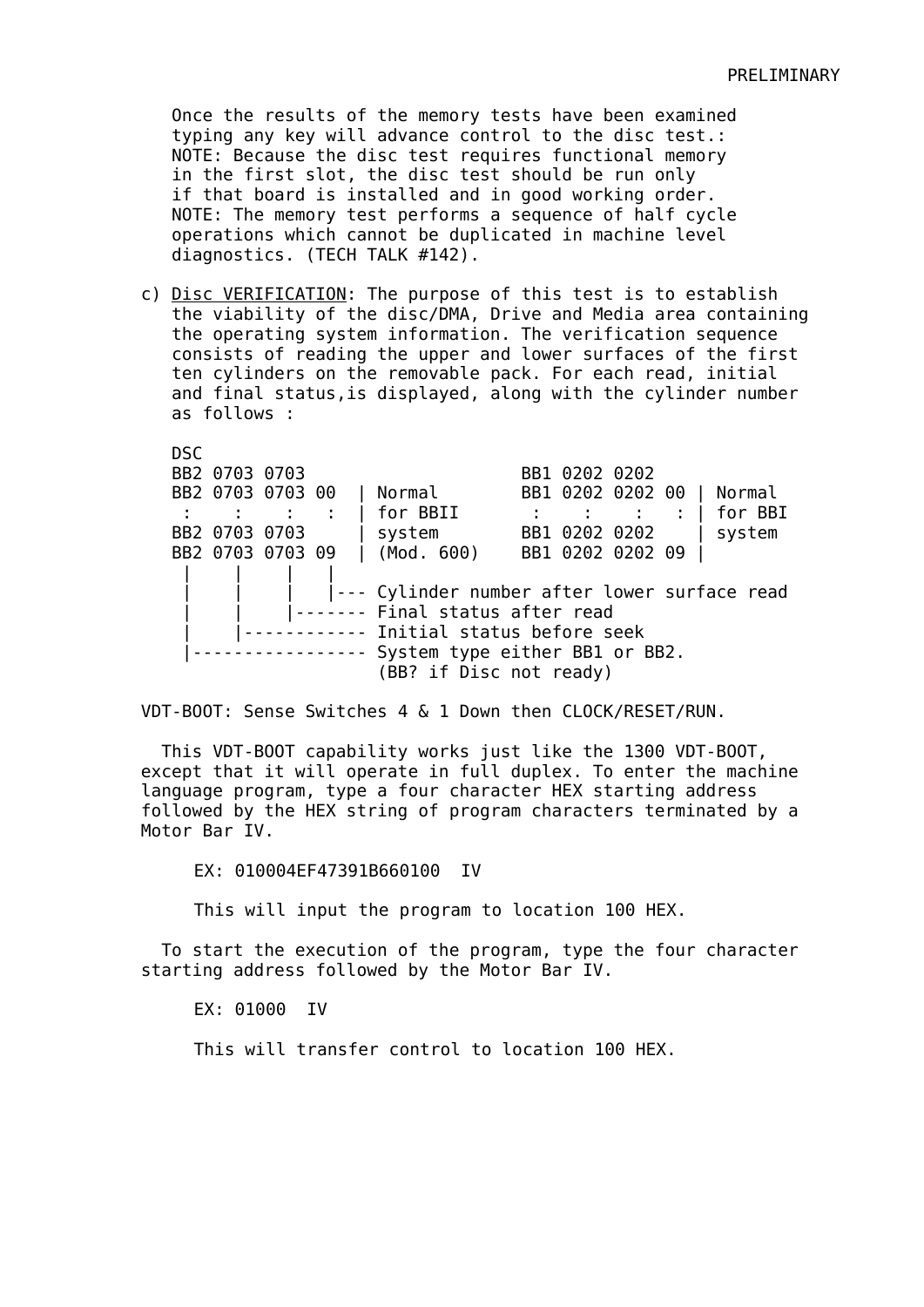HALT INSTRUCTION TRAP Sense switches 4, 2, & 1 down then RUN only.

 This feature permits branching to the Utility Routines without hitting the CLOCK and RESET. switches. Upon entrance to the Utilities the current register contents (P A B X O) are displayed respectively. The utilities can now be used to examine and display memory and device status. NOTE: The P register contents have been incremented by one passed the location of where the halt has occurred. On BB1 systems, running, the GIT diagnostic with the ROMBUG board installed will cause a branch to the UTILITIES after the HALT if sense switches 1 and 2 are set. Since GIT is designed tot test the ROM's anyway, it recommended that the normal ROM board be used in this case.

DEVICE ADDRESS/STATUS TABLE (All addresses and statuses in Hexadecimal)

| <b>CONTROLLER TYPE</b> | DEVICE ADDRESS |         | NORMAL STATUS |                |                   |                |                     |
|------------------------|----------------|---------|---------------|----------------|-------------------|----------------|---------------------|
| TTY 1-way              | 00             |         |               | 00             |                   |                |                     |
| Pgmble 4-way           | 1Β             |         |               | 00             |                   |                |                     |
| 8-way VDT              | 1B             |         |               | 00             |                   |                |                     |
| Printer (Centz./Print) |                | 0A (08) |               | 05             |                   |                |                     |
| Printer (Data Prod)    |                | 0A (08) |               | 45             |                   |                |                     |
| Sync. Communc          | 2C             |         |               |                | See 1300 Ref card |                |                     |
| Card Reader            | 04             |         |               | $\overline{u}$ | $\mathbf{u}$      | $\mathbf{u}$   | $\overline{u}$      |
| Mag tape               | 09             |         |               | $\overline{u}$ | $\mathbf{u}$      | $\overline{u}$ | $\overline{u}$      |
| Disc/DMA BBI           | 16             |         |               |                | 0202 (RDY)        |                |                     |
| Disc/DMA BBII          | 16             |         |               |                |                   |                | 0703 (RDY 600/400E) |
|                        |                |         |               |                |                   |                | 0F03 (RDY 350/400)  |

DISC ADJUSTMENTS WITH ROMBUG UTILITIES: (Drive 0 only) Old Iomec

|           | ADJUSTMENT                                                       |                                                   | <b>OPERATION</b>               |                                                                              |                 |
|-----------|------------------------------------------------------------------|---------------------------------------------------|--------------------------------|------------------------------------------------------------------------------|-----------------|
|           | A0,C8 Access Time Adj.                                           |                                                   | 200 cyl. alternate seek        |                                                                              |                 |
| C69,0     | Read/Write Align.                                                |                                                   | Seek cyl 100, upper=0, lower=1 |                                                                              |                 |
|           | C6E,0 Read/Write Verify                                          | $\mathbf{u}$<br>$\boldsymbol{u}$                  | 110,                           | "                                                                            |                 |
| C64,0     | Index to Burst Adj.                                              | $\boldsymbol{u}$<br>$\boldsymbol{u}$              | $\overline{u}$<br>100,         | $\overline{u}$                                                               |                 |
| New Iomec |                                                                  |                                                   |                                |                                                                              |                 |
| A0,43     | Access time                                                      |                                                   | 67 cyl. alternate seek for BB1 |                                                                              |                 |
| A0,86     | $\boldsymbol{u}$<br>$\boldsymbol{u}$ and $\boldsymbol{v}$        | 134 cyl.                                          | $\overline{u}$                 | $\mathbf{u}$<br>"<br>BB <sub>2</sub>                                         |                 |
| A0,C8     | $\sim$ $\sim$ $\sim$ $\sim$<br>$\boldsymbol{u}$                  | 200 cyl.                                          | $\boldsymbol{u}$               | $\boldsymbol{u}$ and $\boldsymbol{v}$<br>$\boldsymbol{u}$<br>BB1             |                 |
| A0, 190   | $\boldsymbol{u}$<br>$\boldsymbol{u}$                             | 400 cyl.                                          | $\boldsymbol{u}$               | $\boldsymbol{u}$ and $\boldsymbol{v}$<br>$\boldsymbol{u}$<br>B <sub>B2</sub> |                 |
| C69, 0    | Read/Write Align                                                 | Seek cyl.                                         |                                | $105$ , upper=0, lower=1,                                                    | BB1             |
| C6E, 0    | $\overline{u}$<br>Verify                                         | $\mathbf{u}$ and $\mathbf{u}$<br>$\boldsymbol{u}$ | 110                            | $\overline{u}$                                                               | BB1             |
| CD2,0     | $\boldsymbol{u}$ and $\boldsymbol{v}$<br>$\overline{u}$<br>Align | $\boldsymbol{u}$<br>$\boldsymbol{u}$              | $\overline{u}$<br>210          | $\overline{u}$                                                               | BB <sub>2</sub> |
| $CDC, 0$  | $\boldsymbol{u}$<br>$\overline{u}$<br>Verify                     | $\boldsymbol{u} = \boldsymbol{u}$                 | $\overline{u}$<br>220          | $\boldsymbol{u}$                                                             | BB <sub>2</sub> |
| C64,0     | Index to Burst                                                   | $\mathbf{u} = \mathbf{u}$                         | 100,<br>BB1                    |                                                                              |                 |
| CC8,0     | $\overline{u}$<br>$\overline{u}$<br>$\overline{u}$               | $\mathbf{u}$<br>$\overline{u}$                    | 200,<br>BB <sub>2</sub>        |                                                                              |                 |
| Caelus:   |                                                                  |                                                   |                                |                                                                              |                 |
| A0,CB     | Transducer Adj. Alternate seek cyls. 0 to 203.                   |                                                   |                                |                                                                              |                 |
| A0,3      | $\overline{u}$<br>$\overline{u}$                                 | "                                                 | $\overline{u}$                 | $0$ to $3.$                                                                  |                 |
|           | ****** CAELUS READ/WRITE AND BURST SAME AS OLD IOMEC             |                                                   |                                | ******                                                                       |                 |